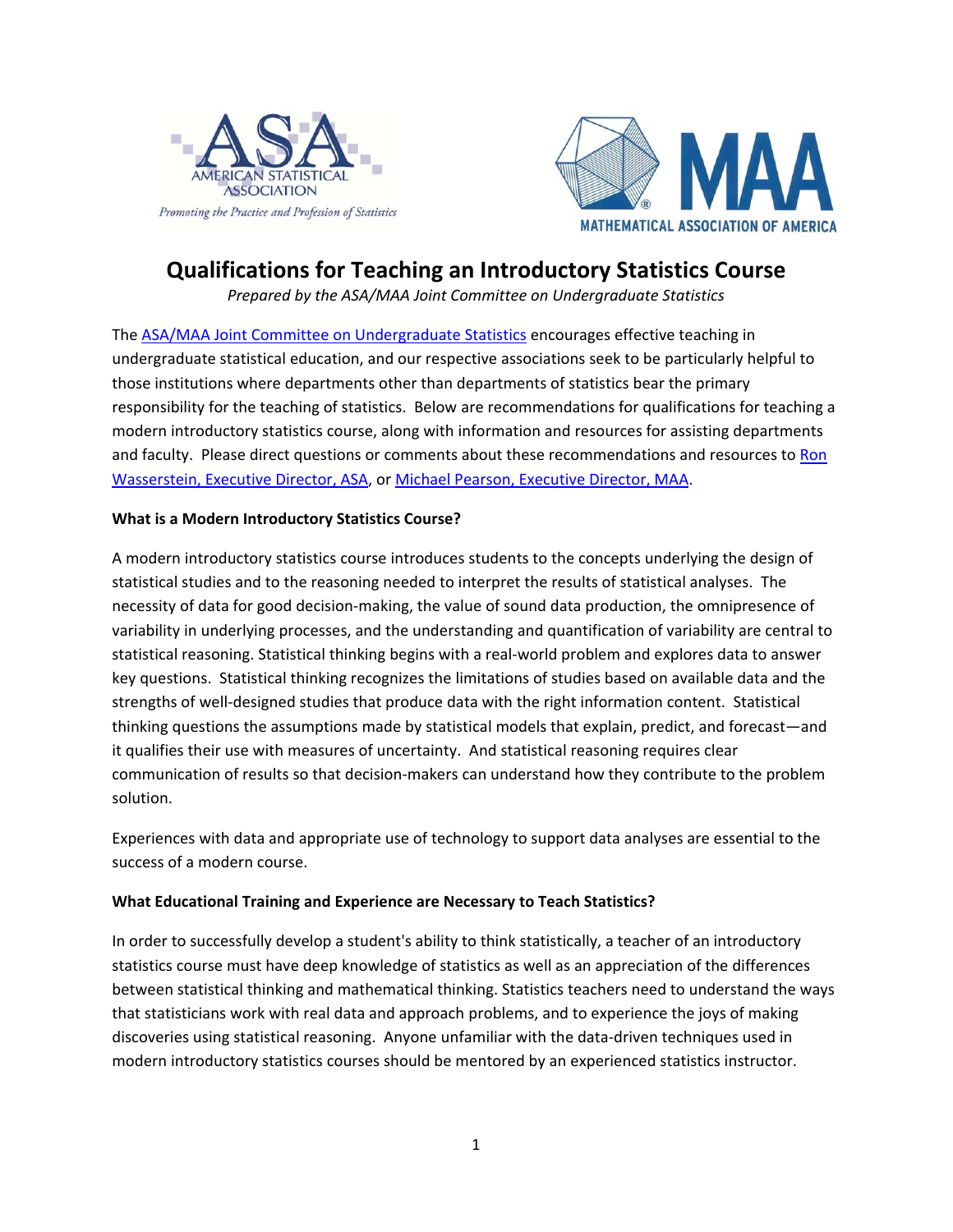Ideally, a department considering hiring or selecting someone to teach an introductory statistics course should require a candidate to have at least a master's degree with a strong concentration in statistics. But because this is often not possible, the individual should have at a minimum at least the equivalent of

- 1. Two statistical methods courses including content knowledge of data collection methods, study design and statistical inference, and
- 2. Experience with data analysis beyond material taught in the introductory class. This experience could come from advanced courses, projects, consulting or research.

There is an active statistics education community and we strongly encourage all statistics instructors to make use of the many resources provided by the community. These include attending a workshop, minicourse or conference on teaching statistics, using available web resources, and reading articles from mathematicians and statisticians discussing key pedagogical differences between these fields. Examples are given in the following sections.

# **Workshops, Minicourses and Conferences on Teaching Statistics**

Workshops and minicourses on teaching statistics are co-sponsored by the Mathematical Association of America (MAA) through its Professional Enhancement Program (PREP http://www.maa.org/programs/faculty-and-departments/prep-workshops) and as part of the Joint Mathematical Meetings (JMM http://www.maa.org/meetings/joint-mathematics-meetings) and the MAA Mathfest (Mathfest http://www.maa.org/meetings/mathfest). The American Statistical Association (ASA) co-sponsors workshops and minicourses focused on introductory statistics as part of the Joint Statistical Meetings (JSM http://www.amstat.org/meetings/jsm.cfm). Prospective teachers can also participate in workshops co-sponsored by the Consortium for the Advancement of Undergraduate Statistics Education (CAUSE https://www.causeweb.org/).

Conferences on teaching statistics include the biennial United States Conference on Teaching Statistics (USCOTS https://www.causeweb.org/uscots/) and, in alternate years, the Electronic Conference on Teaching Statistics (eCOTS https://www.causeweb.org/ecots/). The Education Committee of the International Statistical Institute sponsors the International Conference on Teaching Statistics (ICOTS http://icots.net/) every four years.

#### **Web Resources**

The Guidelines for Assessment and Instruction in Statistics Education (GAISE http://www.amstat.org/Education/gaise/GAISECollege.htm), supported by the MAA and the ASA, gives recommendations for teaching modern introductory statistics courses.

The Consortium for the Advancement of Undergraduate Statistics Education (CAUSE https://www.causeweb.org/) is a national organization whose mission is to support and advance undergraduate statistics education in four target areas: resources, professional development, outreach and research. Their website includes links to online presentations of interest to those teaching introductory courses.